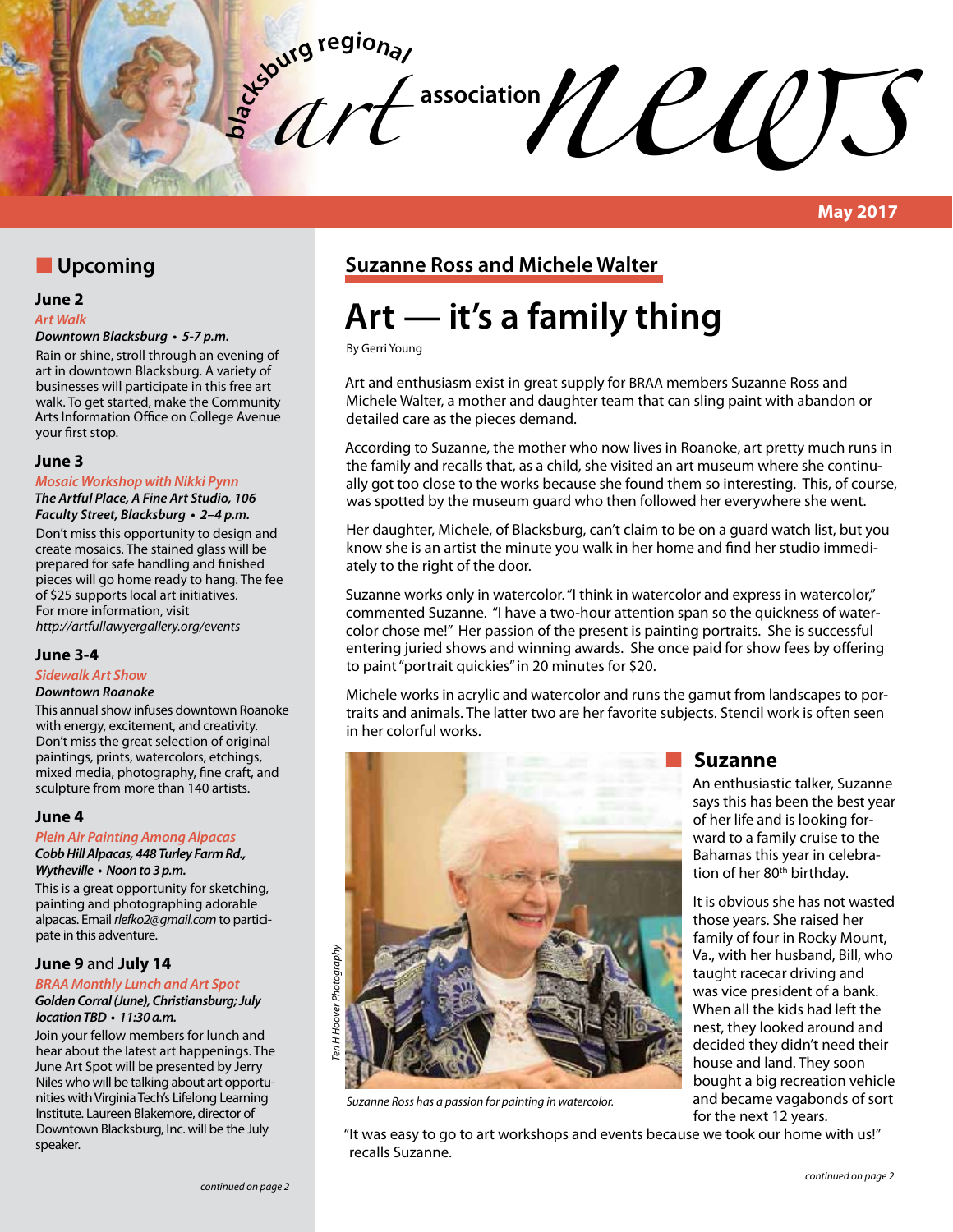#### **June 17**

**Reception, New River Art Biennial Juried Exhibition**

### **Floyd Center for the Arts • 5-7 p.m.**

This reception will celebrate works in this biennial exhibition, which is a joint effort of the Floyd Center for the Arts, Pulaski's Fine Arts Center for the New River Valley, and BRAA. The art will be on display until August 5.

#### **June 29**

**Reception, Radford City Fine Arts Show**

**Radford University Art Museum Downtown, 1129 E. Main Street, Radford • 5-7 p.m.** Meet the artists at this opening reception. Works will be exhibited through July 21.

### **July 5–7**

**Obsessive Compulsive Collage with**  *Vera Dickerson*

**Christiansburg Presbyterian Church, 107 W. Main Street • 9:30-4 p.m.**

This workshop will be three days of joyous color and pattern art. Participants will produce collage papers using stencils and stamps and then refine their color sense by selecting those which describe the chosen images. The fee is \$175; supply list will be provided. Contact Sue Farrar at Montgomery Museum at 540-382-5644 for more information.

### **July 15**

#### *Art at the Market*

**Blacksburg Farmers Market • 9 a.m.-2 p.m.** This juried exposition and celebration of the town's vibrant arts community is held in conjunction with the annual breakfast at the farmers market, which showcases local food and live music.

### **July 20**

### **Reception,** *BRAA* **Annual Theme Show**

**Blacksburg Farmers Market • 9 a.m.–2 p.m.** Join fellow members at this opening reception and view the array of abstract art. Works will be displayed until Oct. 13.

### **August 2–4**

### *Watercolor with* **Robin Poteet**

**Christiansburg Presbyterian Church, 107 W. Main Street • 9:30-4 p.m.**

The fee for this workshop is \$175; supply list will be provided. Contact Sue Farrar at Montgomery Museum at 540-382-5644 for more information.

### **August 26**

#### **Heritage Day**

**Montgomery Museum, 300 S. Pepper St.,**  *Christiansburg*

Don't miss this day of fun activities for the whole family. Plein air painting, demonstrations, children's activities, and more.

### n **Upcoming** *continued from page 1* **a family thing** *continued from page 1*

She received her masters in art education from Radford University and describes herself as "a student forever," taking many courses and workshops. One instructor told her to paint 100 pieces first before she complained about the process! She went on to paint many more pieces, learning along the way in many workshops. She shared that knowledge by becoming an elementary school art teacher for 10 years in Franklin County public schools. She also taught art in Franklin County Community College, Ferrum College, Virginia Western College, Roanoke's Madison High School and Roanoke College. She taught every age from elementary to elders.

Her art passion led her to be one of the founding members of the Virginia Watercolor Society. Listening to her tell of all her too-many-to-mention-here art adventures is rather like getting a rundown on who's who in Virginia art and which associations one should belong to — League of Roanoke Artists, Bald Knob Artists, Smith Mountain Lake Artists, and, of course, the Blacksburg Regional Art Association along with her daughter.

Widowed for seven years, Suzanne never lacks for something to do. She is a member of the Lions Club in Roanoke and the Athenians Society; volunteers for non-profit groups, for Brambleton Center Parks and Recreation and for the Center in the Square in downtown Roanoke. She currently teaches for the Roanoke City Parks and Recreation Department. She is so obsessed with art that she draws the people around her while sitting in church!

She and artist friend Martha Rhodes will be teaching gelli plate printing for the League of Roanoke Artists this year at their Camp Alta Mons retreat.

### n **Michele**

Michele and her husband, Brian, director of software engineering with Modea in Blacksburg, have three children — 19-year-old Ross is a student at Virginia Tech. Seventeen-year-old Alex attends Blacksburg High School while nine-year-old Bethany is home schooled.

Michele attended Virginia Commonwealth University and graduated with a business degree. "I wasn't sure I could make a living with art" said Michele, "but I was still interested in art. I was able to get a scholarship to attend the



*MIchele Walter in her studio of acrylic and watercolor work.*

American College in Atlanta and studied art there for a year."

Along the way, Michele worked and did little art. She sold snow skis, taught dancing at an Arthur Murray studio and was a pharmaceutical representative for six years which brought her to Blacksburg in the '90's. "I did no art for 12 years," recalls Michele. "Then someone asked me to do a portrait and I began again. My kids were toddlers and I needed the money so I began taking portrait commissions." Today, she continues to do a lot of commission work in both acrylic and watercolor.

Many people in the Blacksburg area have benefitted from Michele's talent when she teaches frequent paint parties for The Artful Lawyer and Imagination Station.

Also benefiting from all this family art talent is Michele's young daughter Bethany. Suzanne joined Michele and Bethany in the Past, Present and Future exhibition, which took place at Floyd Center for the Arts earlier this year. "As for the JAX art show, we all had current pieces we had done. We showed in the Falcon gallery with very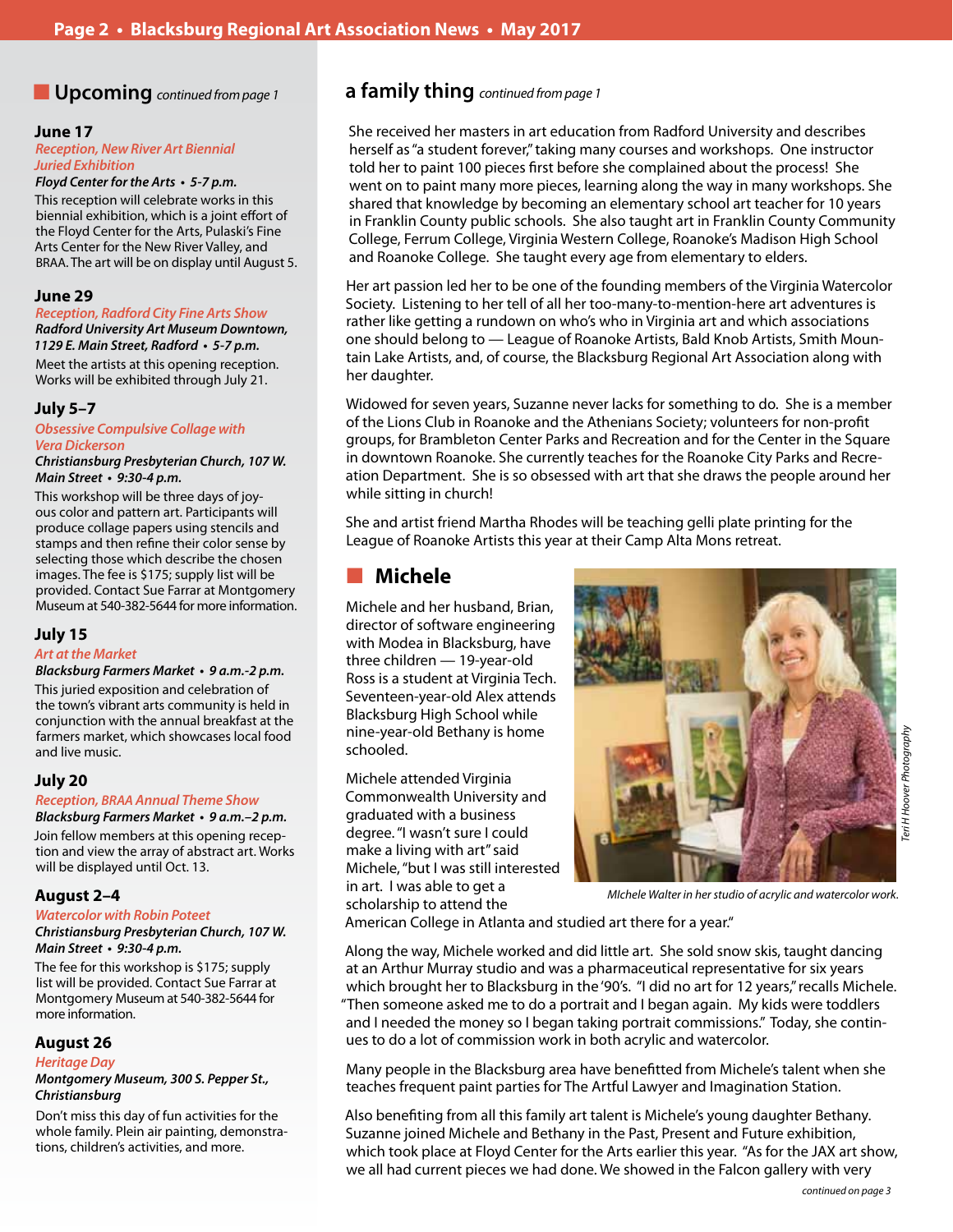### **a family thing** *continued from page 2*

colorful portraits of people and animals. Many folks commented about how colorful and happy it all went together. The art center uses the Falcon gallery for art classes, too, so lots of folks got to take a peek."



*Teri H Hoover Photography*eri H Hoover Photography

This summer the mother-daughter, workshop-loving team signed up to spend a week at Nimrod Hall Summer Art Program in Millboro, Va., painting plein air landscapes. It will be their first time experiencing this rustic art retreat in the mountains near Hot Springs. They are currently getting ready for the Bath County Art Show in Hot Springs, Va. Members of the Virginia Watercolor Society, they generally enter this well-known show and have

Suzanne, Bethany, and Michele recently displayed their work in *received a variety of awards. a three-generation exhibit, "Past, Present, and Future."*

Both Michele and Suzanne are gallery artists for BRAA. Michele will exhibit from mid-October to mid-January in Pointe West Management in Blacksburg. Suzanne is currently at Mill Mountain Coffee and Tea in Blacksburg.

### Informative links:

Michelewalterart.com Nimrodhallart.com Michele on Facebook under Michele Ross Walter Art **n** Bathcountyarts.org **n** Floydartcenter.org



### **Get promoted!**

Want to spread the word about your upcoming art event? There is a free community calendar on the Step Into Blacksburg website.

Anyone can submit local events at: *http://stepintoblacksburg.org/home calendar/submit-your-event.html*.

Additionally, The Mountain FM has a new Blacksburg Arts and Entertainment Calendar where you can submit your events for free. Send your events to *Blacksburgarts@themountain.fm* at least one month in advance. The calendar is now on the air and with online listings in the near future.

*Information provided by The Blacksburg Partnership Collaborative for the Arts*

Do you have an art tip to share? Email *loisstephens56@pemtel.net* or *younggerri@googlemail.com*.

## **Artists invited to paint gardens**

The annual New River Valley Garden Tour on July 8 offers opportunities for plein air painting. The self-guided tour is hosted annually by the local Friends of the Library. Visual artists and musicians are invited to paint/perform in the tour gardens as a backdrop to the event. Tour hours are from 9 a.m. until 5 p.m.

Plein air artists may visit the gardens and decide where they are inspired. Featured sites this year are the homes of Dave Angle and Diane Relf, Terry and Paula Golden, Scott and Barbara Hagood, Tom and Lisa Hammett, Bill Ryan and Debbie Plunkett, Dennis and Linda Schnecker, and Phil and Georgette Wickham.

Call 540-449-6621 or email Lynn Brammer at *lbrammer@vt.edu* to make arrangements. Registered performers and artists are asked to purchase the tour ticket which gives entry into all the gardens. Please make arrangements with Lynn before selecting the garden you wish to paint.

### **Now Showing**

**April 15 – July 15** (except where indicated otherwise)

**Lisa Acciai**, Zeppoli's wine room, Blacksburg

**Raf Bedia**, Pointe West Management, Blacksburg

**Pat Bevan**, Zeppoli's dining room, Blacksburg

**Patricia Bolton**, The Farmhouse, Christiansburg (thru June)

**Charlotte Chan**, Blacksburg Transit

**Marie Collier**, Haga Law, Christiansburg (thru June)

**Judy Crowgey**, The Farmhouse, Christiansburg (thru June)

**Carole Davis**, Holtzman Alumni Gallery, Virginia Tech (until Sept. 4)

**Susan Hensley**, See Mark Optical, Blacksburg and Blacksburg Library (thru June)

**Teri Hoover**, Virginia Tech Women's Center

**Ruth Lefko**, Christiansburg Library (thru June)

**Sally Mook**, First Bank and Trust, Christiansburg

**Betty Moore**, Blue Ridge Cancer Care, Blacksburg

**David Pearce**, Montgomery Museum, Christiansburg (thru July 6)

**Diane Relf**, VTLS, Blacksburg

**Suzanne Davis Ross**, Mill Mountain Coffee and Tea, Blacksburg

**Karen Sewell**, Main Street Inn, Blacksburg

**Linda Weatherly Shroyer,** Rack Space, Blacksburg

**Jane Thorp**, Route 8 Donuts, Christiansburg (thru June)

**Nancy Trump**, New River Bank, Christiansburg

**Tuesday Night Painters**, Warm Hearth Village Center, Blacksburg (thru June)

**Michele Walter**, Brown Insurance, Blacksburg

**"The work of art which I do not make, none other will ever make it."****~ Simone Well**